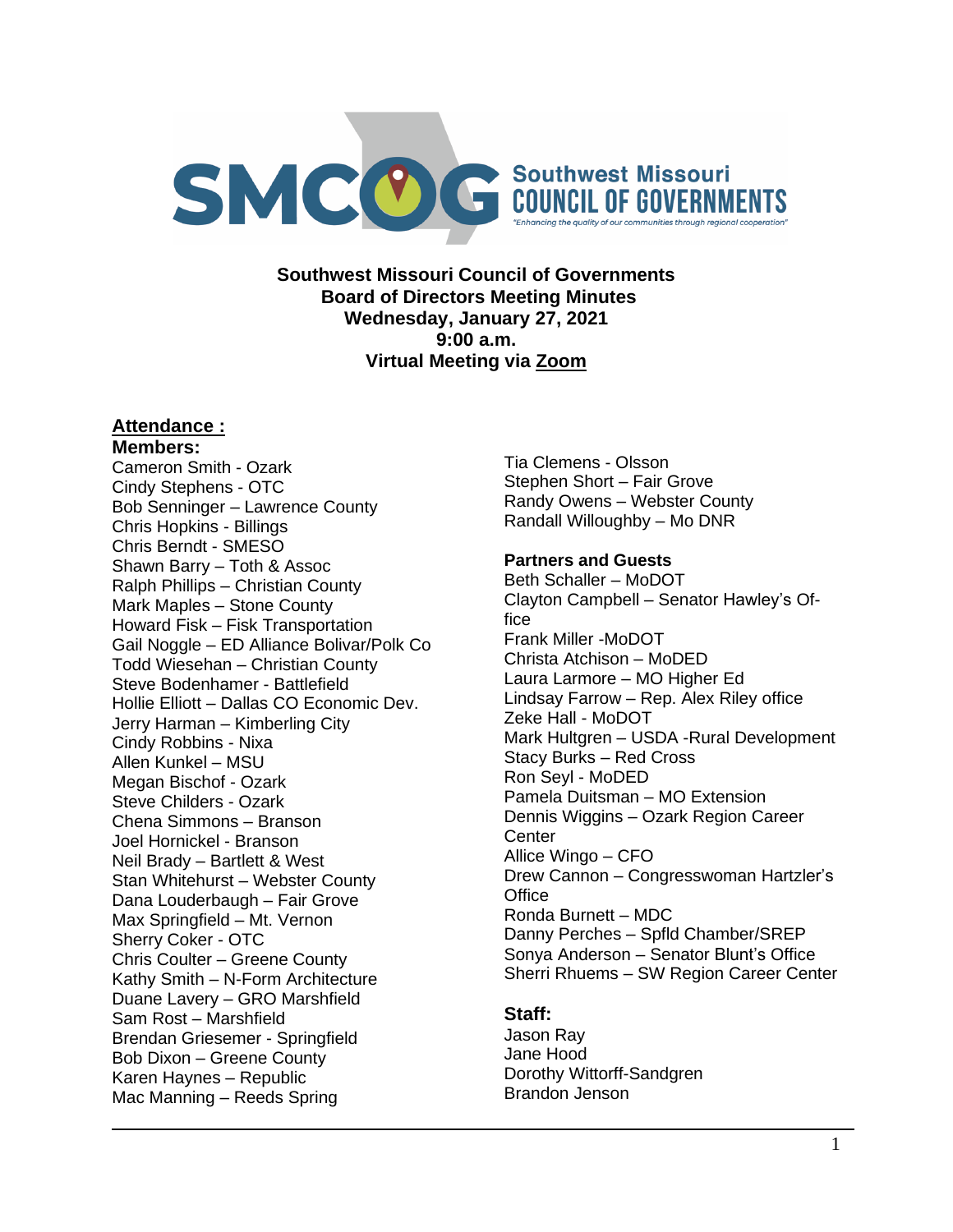Thomas Cunningham Jack Weindel Aishwarya Shrestha Courtney Pinkham

Alexa Mason Kjella Page Hanna Schinstock

# **Open Meeting**

**Introductions and Announcements—** Chris Coulter

## **Approval of January 27, 2021 Meeting Agenda—**Chris Coulter

*Howard Fisk motioned and Gail Noggle seconded to approve the revised Agenda for the January 27, 2021 meeting. Motion Carried.*

## **Approval of December 2, 2020 Meeting Minutes—** Chris Coulter

Dana Louderbaugh *motioned and Sam Rost seconded to approve the Minutes for the December 2, 2020 meeting. Motion Carried.*

# **Legislative Reports**

## **Sonya Anderson** – Senator Blunt's Office

Sonya is the new district office director for Senator Blunt. The impeachment proceeding are continuing and the Senate trial will begin 2/9/21. Senator Blunt has met with the new CDC director. Senator Blunt stressed the need to get more money out including \$8.5 billion for the implementation of the vaccine program.

**Clayton Campbell –** Senator Hawley's Office

New spending packages may be coming from the new administration and the Senate.

**Drew Cannon -** Congresswoman Hartzler's Office

Congress has extended the COVID Relief Fund deadline for 1 year, however, Governor Parson has extended the deadline to 1/31/21 if counties have submitted all their receipts and expenditures from last year. If you have questions you can contact the State Treasurers office.

# **State Legislative Reports**

**District 134 – Representative Alex Riley's office –** Lindsay Farrow

Two of the State's priorities during this session is Covid liability and Education Policy. There is also some good bills being perfected regarding foster care and adoption. Let her know if you have any questions.

# **Business Meeting**

**1. Review TAC Letter of Support for State Transportation Funding** – Jason Ray

TAC has voted to send a letter of support on transportation funding to all of our region's state representatives and senators. That letter is being finalized. The proposed fuel tax increase of 10 cents on both gas and diesel would generate \$407.1 million. Jason asked if the Board wanted to support this letter. It would be reviewed by Chris Coulter, as Chair, before being sent out.

*Howard Fisk motioned, and Cindy Stephens seconded sending the completed letter supporting the increase in fuel tax for transportation. Motion carried.*

**2. Program Updates** – Jason Ray & Staff (Program Reports – 1/27/21 was emailed out prior to meeting)

-Jason reported it has been a year since SMCOG Board has met in person and we are looking at other possible venues to meet as the Library Center is closed until August of this year.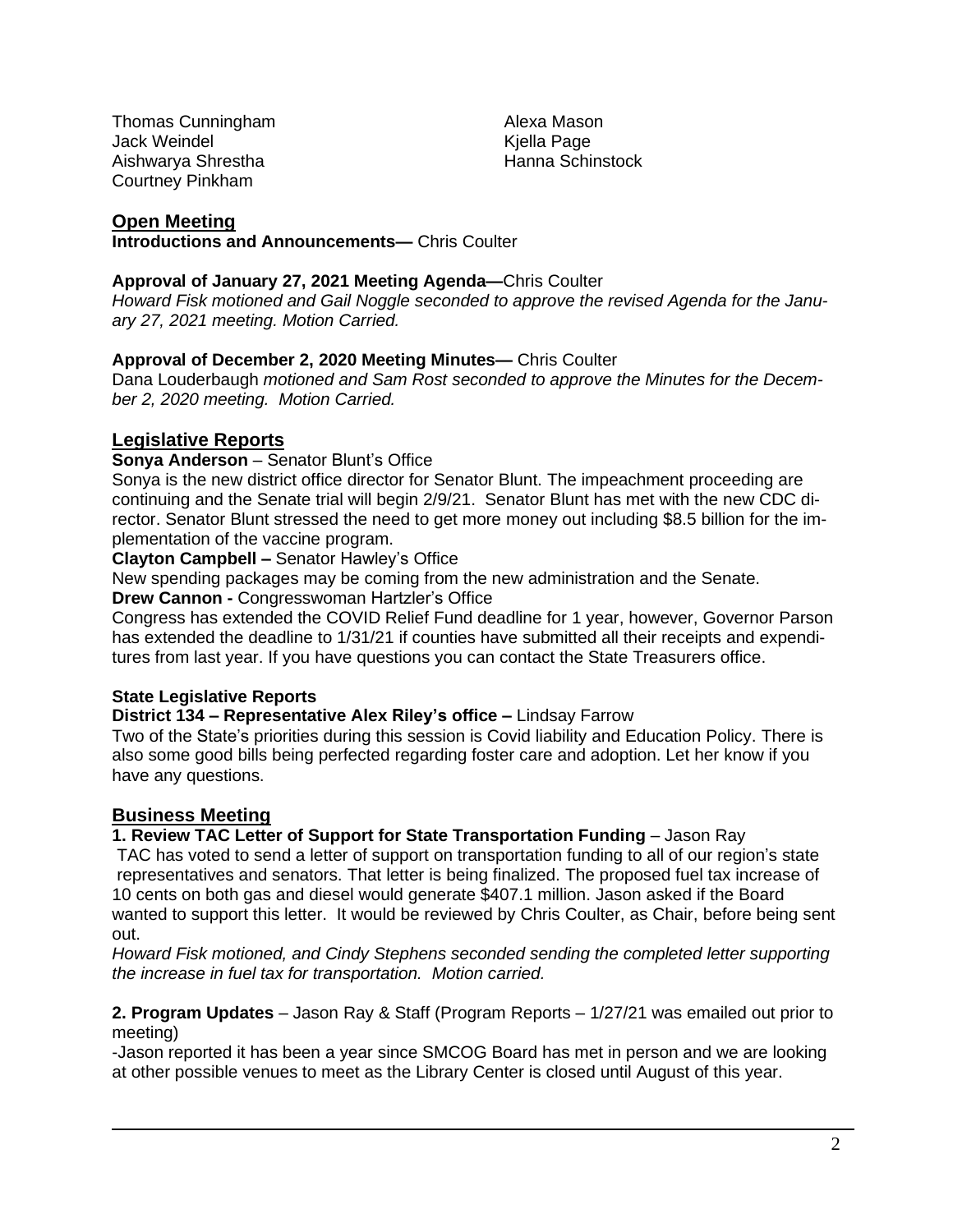-Jason will be asking the Executive Committee to consider developing a new Strategic Plan for the organization. SMCOG met all the goals from the previous Strategic Plan a couple of years ago. We have now grown from 5 to 15 employees.

-We are using a portion of the CARES Act Grant to hire a consultant to do community market studies. Three communities applied. Those applications will be reviewed by a CEDS sub-committee.

-We are waiting for approval from our EDA application for setting up a Revolving Loan Fund. This will be a 3-year program for gap financing, partnering with traditional lenders.

## -**Aishwarya Shrestha – Transportation**

Deadline for TAP project applications is 1/29/21 at 4:00pm. We are writing letters of support for those communities who requested a letter. Missouri State Parks is accepting applications for RTP and LWCF. (We are currently writing LWCF application for the Billings Park Board.) Both are due 2/17/21. MoDOT Cost Share Program applications are due at the MoDOT district office on 4/16/21 with draft application due 3/16/21. They encourage discussion of your project with Area Engineer Beth Schaller prior to application. A letter of support from SMCOG is required with the application. MoDOT Statewide Planning Partners meeting is scheduled for 2/10/21.

### **-Thomas Cunningham – Hazard Mitigation Plans & Homeland Security**

Currently working on Barry County Hazard Mitigation Plan and preparing work on 5 upcoming plans which will take us through 2023. We continue to work with Cassville in getting them reinstated in the NIFP. Jason thanked Senator Blunt's office and Congressman Long's office for their assistance with federal agencies in this process.

Thomas reported that the Homeland Security quarterly meeting was held last week and the agriculture representative was filled at that meeting. The next meeting is 4/21/21. Dorothy reported FY20 has been submitted.

### **-Brandon Jenson – Economic Development & Comprehensive Plans**

Brandon reviewed the use of EDA funds used in projects over the past years and the technical assistance provided. We have written 7 grants totaling over \$13 million. EDA has transitioned us from a one year to a 3-year Planning Partners Program funding cycle. We are updating the budget and scope of work to a 3- year extension with the total operating amount of \$210,000 in federal funds. The CEDS Committee will be reviewing the draft budget and scope of work and sending the budget on to the Executive Committee. This will allow us to expand some of our services. We have been working with the SBDC to support their efforts in entrepreneurial work. Working on comprehensive plans for Battlefield, Republic, and Christian County. We will begin a comprehensive plan for Aurora this summer.

#### **-Lexie Mason – Grant Writing**

SEMA closeouts for Monett and Bull Creek buyouts are completed. SMCOG has submitted an EDA application and 2 CDBG applications for the Branson Compton Wastewater Treatment Plant. We are assisting Rockaway Beach and Billings with grant applications.

-Jason welcomed back Courtney Pinkham as Administrative Assistant. She previously was the 2020 Census Coordinator. Howard Fisk asked if SMCOG could help find information in the census data. SMCOG can assist with locating that information.

## **Partner Updates**

## **USDA Rural Development** – Mark Hultgren

Rural Development is currently operating without full allocations at this time but continue to deliver programs to the rural areas. RD staff can go to DC to request funds for most of their programs.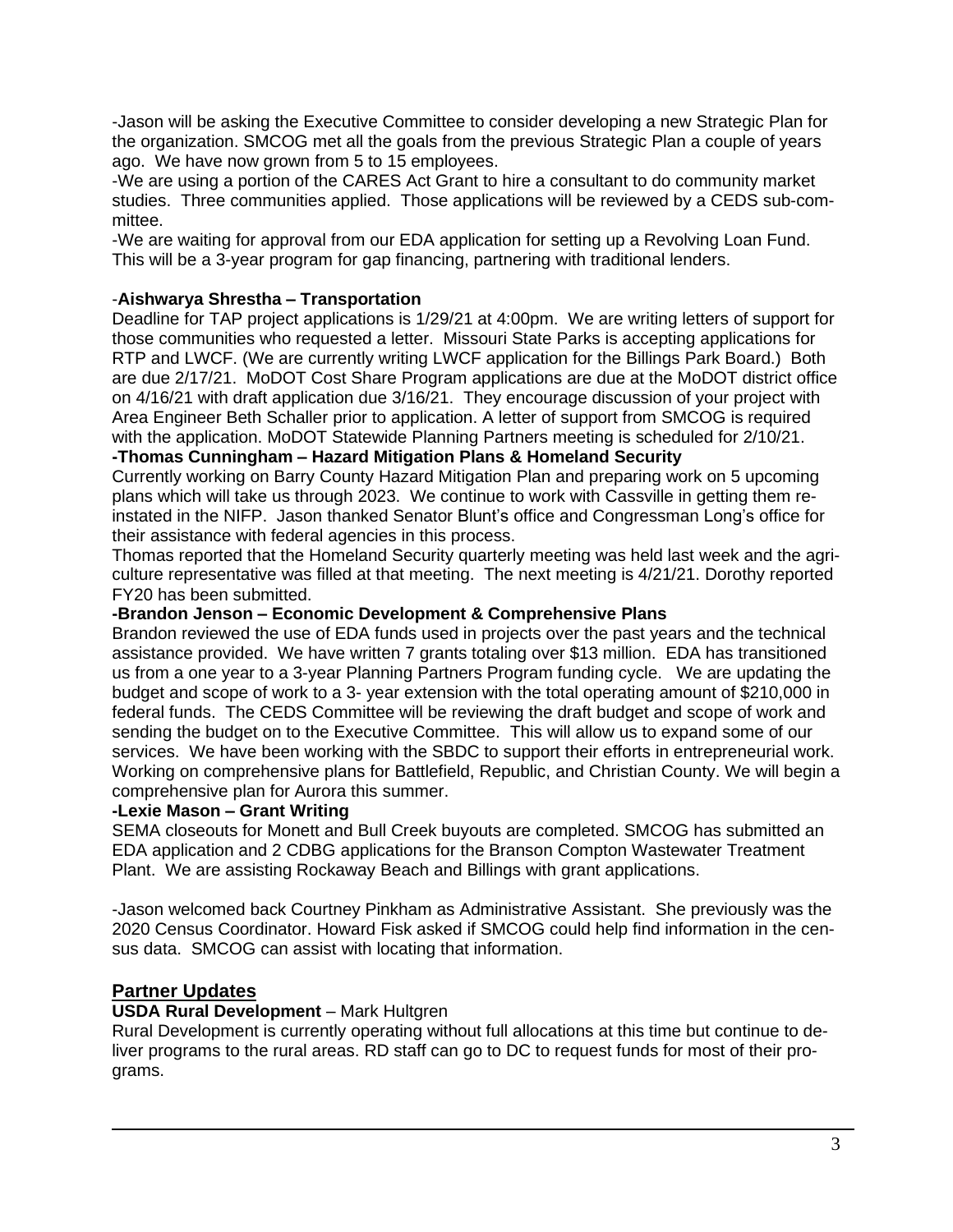Cannot request funds for CF Grant Program and EII Program. The Rural Business Development Grant (RBDG) application deadline is 2/26/21. Howard Fisk asked about the CARES Act helping with broadband. Drew Cannon reported that of the \$2.3 billion that Missouri received in CARES Act, the legislature allocated \$100 million for broadband. Discussion held on the frustration of poor broadband service and what is being done.

## **MoDOT** – Frank Miller

They will be working on the STEP updates and the statewide project selection. In the OTO area, over half of the funding is needed to take care of the existing roads and bridges. Nearly all of the funds in the remainder of the region goes to existing roads. It looks like there may be an additional \$230 million coming from Congress. They will be working with Aishwarya and TAC to determine the prioritization for use of the funds for this region. The needs list will be updated. The 2020-2021 construction project guide is online on their website. MoDot is looking at Glenstone Ave to see what changes need to be made to make it safer and more efficient.

# **MO Dept of Natural Resource (DNR)** – Randall Willoughby

DNR has had some staff changes recently. They continue to work from home most of the time. DNR had to postpone training for wastewater and drinking water operators. Those have now started again online. DNR has been trying to regionalize water and wastewater systems. Through SRF they have \$3 million regionalization grants for connection of small treatment plants to municipalities. The goal is to impact 25% of their 2500 wastewater systems. Those grant applications are due by 3/1/21 and it is a competitive grant. DNR has partnered with DHHS and University of Missouri on their Covid Sewer Sampling Project. Since June DNR has been partnering with several municipalities to sample raw wastewater going into their treatment plants to test for Covid RNA and they are seeing about a 5 day lag time of increased positive cases. It has been getting national attention.

# **MO Dept of Conservation (MDC)** – Ronda Burnett

The end of 2020 they completed the Roaring River Hatchery renovation project. They had their 1<sup>st</sup> Elk hunting season last year. Deer hunting season has ended with harvest reaching almost 300,000. The MO Conservation Commission has given approval for the 1<sup>st</sup> black bear hunting season framework. The hunting season should occur in October. There are a couple of online series in partnership with Deep Roots from Kansas City which promotes native plants.

## **Ozark Region Workforce Development Board** – Dennis Wiggins

All job centers open by appointment only at this time. Must have an appointment. The annual Momentum Survey is out and online. He encouraged everyone to take the survey. [https://www.research.net/r/Momentum2021a.](https://www.research.net/r/Momentum2021a) The Momentum meeting will be recorded and all virtual.

## **Dept of Higher Education - Workforce Development** - Laura Larmore

Continuing the virtual job fairs which will continue throughout 2021.

# **MO Dept of Economic Development (MoDED)** – Ron Seyl

DED will be having a Community Engagement Summit on 2/4/21 at 1pm. DED has been allocated \$43 million to help communities prepare and respond to Covid pandemic.

## **Community Foundation of the Ozarks (CFO)** – Alice Wingo

They are accepting communities for their GRO Program. Their Scholarship program opens 2/1/21. They have \$1.75 million in scholarships to give away. Ozarks Coming Up which begins